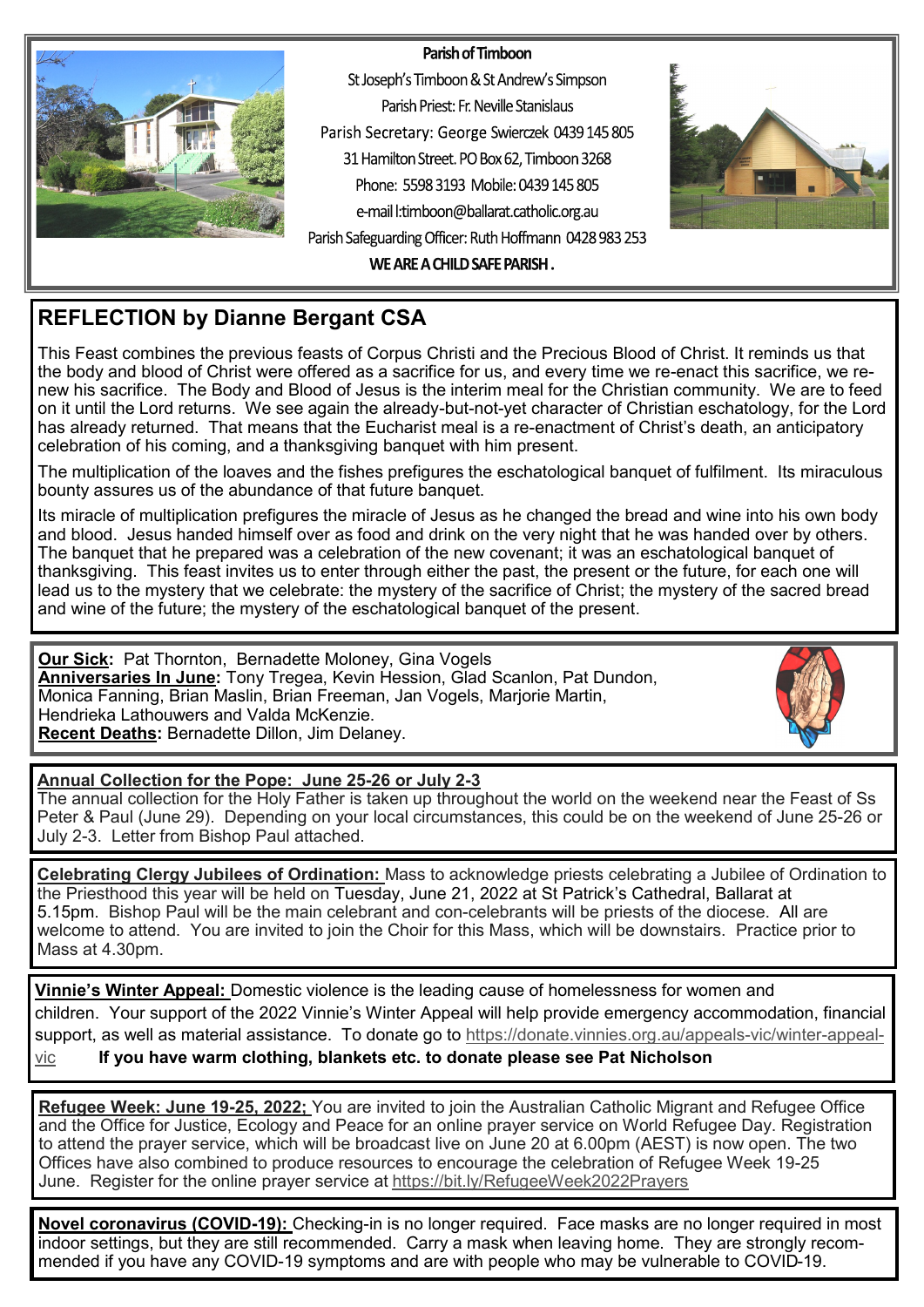**LITURGY OF THE WORD**



# **Sunday 19 Jun 2022**

# **The Most Holy Body and Blood of Christ Year C**

## **First Reading**: Gen 14:18-<sup>20</sup> *A reading from the book of Genesis*

*Melchizedek brought bread and wine.*

Melchizedek king of Salem brought bread and wine; he was a priest of God Most High. He pronounced this blessing:

'Blessed be Abraham by God Most High, creator of heaven and earth, and blessed be God Most High for handing over your enemies to you.'

And Abraham gave him a tithe of everything.

The Word of the Lord. **All: Thanks be to God**.

# **Responsorial Psalm:** Ps 109:1-4. R. v.4

- (R.) You are a priest for ever, in the line of Melchizedek.
- 1. The Lord's revelation to my Master: 'Sit on my right: I will put your foes beneath your feet.' (R.)
- 2. The Lord will send from Zion your sceptre of power: rule in the midst of all your foes. (R.)
- 3. A prince from the day of your birth on the holy mountains; from the womb before the daybreak I begot you. (R.)
- 4. The Lord has sworn an oath he will not change. 'You are a priest for ever, a priest like Melchizedek of old.' (R.)

# **Second Reading**: 1 Cor 11:23-<sup>26</sup> *A reading from the first letter of St Paul to the Corinthians*

*Every time you eat this bread and drink this cup, you are proclaiming the death of the Lord.*

This is what I received from the Lord, and in turn passed on to you: that on the same night that he was betrayed, the Lord Jesus took some bread, and thanked God for it and broke it, and he said, 'This is my body, which is for you; do this as a memorial of me.' In the same way he took the cup after supper, and said, 'This cup is the new covenant in my blood. Whenever you drink it, do this as a memorial of me.' Until the Lord comes, therefore, every time you eat this bread and drink this cup, you are proclaiming to his death.

The Word of the Lord. **All: Thanks be to God**

**Sequence** shorter form

# Sing forth, O Zion

The sequence, *Sing forth, O Zion*, may be said or sung in full, or using the shorter form indicated by the asterisked verses.

\*Behold the bread of angels, sent For pilgrims in their banishment, The bread for God's true children meant,

That may not unto dogs be given: Oft in the olden types foreshowed; In Isaac on the altar bowed,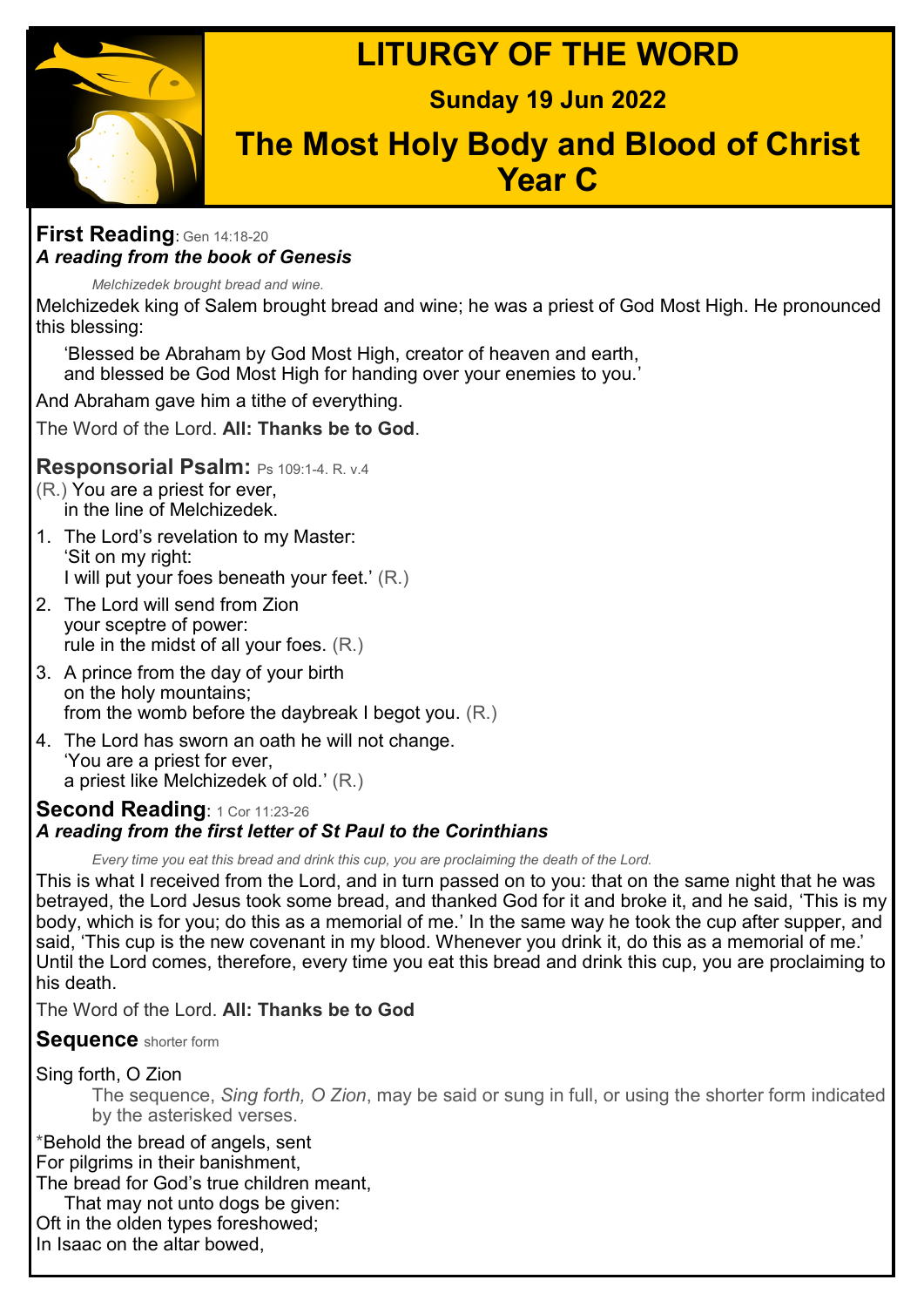

And in the ancient paschal food, And in the manna sent from heaven.

\*Come then, good shepherd, bread divine, Still show to us thy mercy sign; Oh, feed us still, still keep us thine; So may we see thy glories shine In fields of immortality;

\*O thou, the wisest, mightiest, best, Our present food, our future rest, Come, make us each thy chosen guest, Co-heirs of thine, and comrades blest With saints whose dwelling is with thee.

**Gospel Acclamation:** (Please stand for the Gospel Acclamation): Jn 6:51-<sup>52</sup> Alleluia, alleluia! I am the living bread from heaven, says the Lord;

whoever eats this bread will live for ever. Alleluia!

# **Gospel:** Lk 9:11-<sup>17</sup>

A reading from the holy Gospel according to Luke

#### *They all ate and were filled.*

Jesus made the crowds welcome and talked to them about the kingdom of God; and he cured those who were in need of healing.

It was late afternoon when the Twelve came to him and said, 'Send the people away, and they can go to the villages and farms round about to find lodging and food; for we are in a lonely place here.' He replied, 'Give them something to eat yourselves.' But they said, 'We have no more than five loaves and two fish, unless we are to go ourselves and buy food for all these people.' For there were about five thousand men. But he said to his disciples, 'Get them to sit down in parties of about fifty.' They did so and made them all sit down. Then he took the five loaves and the two fish, raised his eyes to heaven, and said the blessing over them; then he broke them and handed them to his disciples to distribute among the crowd. They all ate as much as they wanted, and when the scraps remaining were collected they filled twelve baskets.

The Gospel of the Lord...*Praise to You Lord Jesus Christ*

**We pray for all who are suffering and bereaved. At this time of sorrow, incomprehension, and tragedy, we stand together. In this crisis, we pray for God's mercy and healing for the sick and for health and strength for all who care for them. Amen.**

### **Praying with Pope Francis**

The Pope's Worldwide Prayer Network (Apostleship of Prayer) is an international movement that is more than 170 years old. Each month, the Pope puts forward a prayer intention and asks Catholics around the world to join him in prayer. These intentions cover all sorts of areas of life, encouraging faith, renewing hope and calling us to loving service. Praying each month 'The Pope Video' forms part of the Pope's Worldwide Prayer Network – view at [www.thepopevideo.org](http://www.thepopevideo.org/)**. Pope's intention for June:** For families: We pray for Christian families around the world. May they embody and experience unconditional love and advance in holiness in their daily lives

*© The scriptural quotations are taken from the Jerusalem Bible, published and copyright 1966, 1967 and 1968 by Darton Longman and Todd Ltd and Doubleday & Co Inc, and used by permission of the publishers. The English translation of the Psalm Responses, the Alleluia and Gospel Verses, and the Lenten Gospel Acclamations, and the Titles, Summaries, and Conclusion of the Readings, from the Lectionary for Mass © 1997, 1981, 968, International Committee on English in the Liturgy, Inc. All rights reserved. The prayers are from the English Translation of the Roman Missal © 2010 International Committee on English in the Liturgy Inc. (ICEL)*